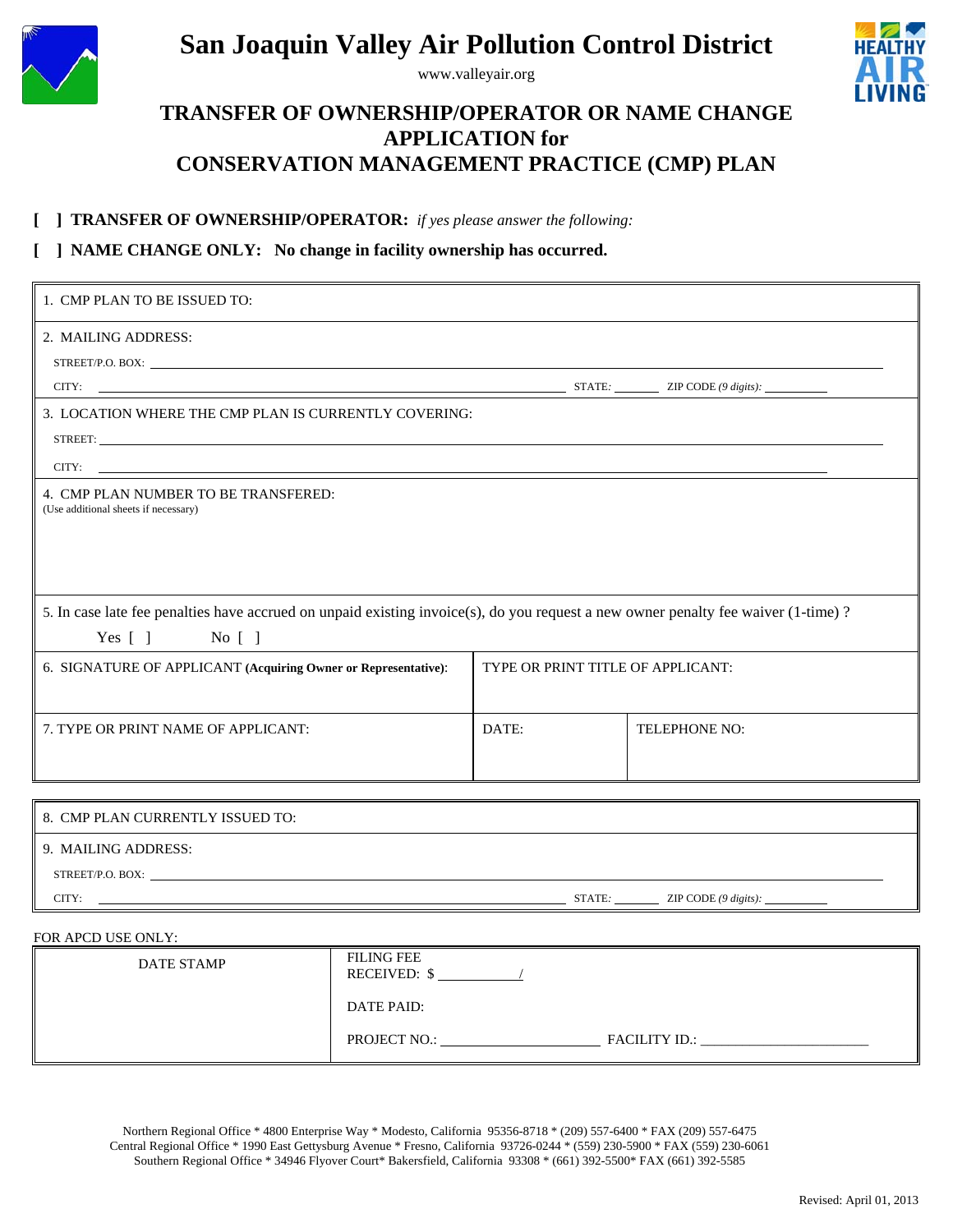#### *TRANSFER OF OWNERSHIP/OPERATOR - NAME CHANGE APPLICATION (Cont'd)*

## *In Case the Transfer of Ownership/Operator – Name Change application involves Authority(ies) to Construct (ATC), please complete the following:*

| <b>Facility Number</b> |  |
|------------------------|--|
|                        |  |

### 9. STATUS OF AUTHORITY(S) TO CONSTRUCT ON DATE OWNERSHIP WAS TRANSFERED

| <b>UNDER</b><br>ATC NO. CONSTRUCTION IN OPERATION |        | OTHER STATUS*                                                                                                     |
|---------------------------------------------------|--------|-------------------------------------------------------------------------------------------------------------------|
| $\Box$                                            | $\Box$ |                                                                                                                   |
| l I                                               | П      |                                                                                                                   |
| П                                                 | П      |                                                                                                                   |
| $\Box$                                            | П      |                                                                                                                   |
| $\Box$                                            | ⊓      |                                                                                                                   |
| П                                                 | П      |                                                                                                                   |
| ⊓                                                 | П      |                                                                                                                   |
| l I                                               | П      |                                                                                                                   |
| $\Box$                                            | П      |                                                                                                                   |
| $\Box$                                            | ⊓      | $\begin{tabular}{ c c c c } \hline \quad \quad & \quad \quad & \quad \quad & \quad \quad \\ \hline \end{tabular}$ |
| П                                                 | П      |                                                                                                                   |
| П                                                 | П      |                                                                                                                   |
| П                                                 | П      | $\Box$                                                                                                            |
|                                                   | n 1    | ⊓<br><u> 1980 - Jan Barbara, martxa al II-lea (h. 1980).</u>                                                      |
| ┓                                                 | I.     |                                                                                                                   |

\* If OTHER STATUS, please explain.

Signature of New Owner/Operator \_\_\_\_\_\_\_\_\_\_\_\_\_\_\_\_\_\_\_\_\_\_\_\_\_\_\_\_\_